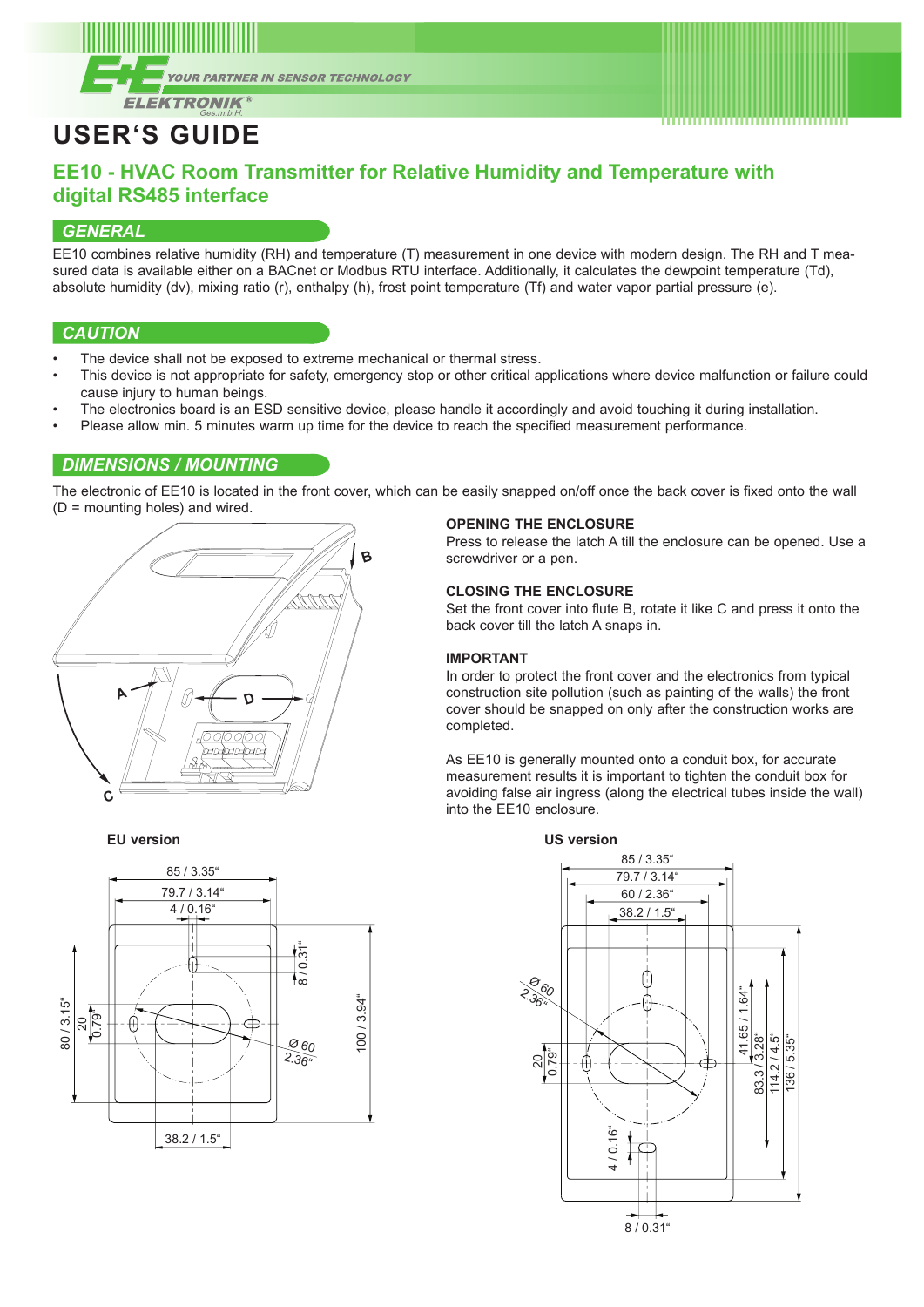# *CoNNECtioN DiAGRAM*

#### **ee10 Digital interface**



configuration connector

termination resistor

#### *MoDBuS AND BACNEt*

#### **harDWare**

- The bus termination shall be realized with 120 Ohm resistor, switch on the board.
- **• Very important:**

For proper function the power supply must be strong enough to ensure supply voltage within the specified range (see technical data) at any time and at all devices in the bus. This is particularly relevant when using long and thin cables which can cause high voltage drop.

## **aDDress settings**

| ΟN |  |                                        |                |     | Pח  |   |
|----|--|----------------------------------------|----------------|-----|-----|---|
|    |  |                                        | <u>UUUUUUU</u> |     |     | U |
| 1. |  |                                        | $2$ 3 4 5 6 7  |     | 8   |   |
| U  |  | $0\quad 0\quad 0\quad 0\quad 0\quad 0$ |                | 0 O | - 0 |   |

#### **Slave address setting via EE-PCS Product Configuration Software:**

- All switches at position  $0 \rightarrow$  address has to be set via configuration software
	- (factory setting: 236...Modbus / 5...BACnet).
- *Example: Slave address is set via configuration software.*

## **aDDress sWitch**

## **slave address setting via Dip-switch:**

Ö٨ 1  $\Omega$ 3  $\overline{A}$ 5  $\overline{6}$  $\overline{7}$  $\mathsf{R}$ 1 1 0 1 0 0 0 0

Setting the Dip-Switch to any other address than 0 overwrites the slave address set via configuration software. *Example: Slave address set to 11 (=00001011 binary).*

**Bacnet infOs** Please see **pics (product implementation conformance statement)** Communication factory setting: Baud rate: 38400 Data bit: 8 Parity: no Stop bit: 1

## **mODBus-map**

| Communication factory setting: |             |              |             |
|--------------------------------|-------------|--------------|-------------|
| Baud rate: 9600                | Data bit: 8 | Parity: even | Stop bit: 1 |

The factory setting for the Slave-ID is 236 as an integer 16Bit value. This ID can be customized in the register 60001 (0x00) (value margin 1 - 247 permitted).

The serial number as ASCII-code is located at register address 30001-30008.

The firmware version is located at register address 30009.

The measured values are saved as a 32Bit float value from 0x19 to 0x2F.

The required units (metric or non-metric) must be selected in the "Ordering guide", see EE10 data sheet.

| <b>FLOAT</b> (read register): |                                 |                               |                               |
|-------------------------------|---------------------------------|-------------------------------|-------------------------------|
| <b>Register</b><br>address    | <b>Communication</b><br>address | <b>Parameter</b><br>name      |                               |
| 30026                         | 0x19                            | temperature                   | $[^{\circ}C], [^{\circ}F]$    |
| 30028                         | 0x1B                            | relative humidity             | [%]                           |
| 30030                         | 0x1D                            | water vapour partial pressure | [mbar], [psi]                 |
| 30032                         | 0x1F                            | dew point temperature         | $[^{\circ}C], [^{\circ}F]$    |
| 30036                         | 0x23                            | absolute humidity             | $[g/m^3]$ , $[g/\text{ft}^3]$ |
| 30038                         | 0x25                            | mixing ratio                  | $[g/kg]$ , $[gr/lb]$          |
| 30040                         | 0x27                            | specific enthalpy             | [kJ/kg], [BTU/lb]             |
| 30042                         | 0x29                            | frost point temperature       | $\lceil$ °C1. $\lceil$ °F1    |

| <b>INFO</b> (read register): |                                 |                          |  |
|------------------------------|---------------------------------|--------------------------|--|
| <b>Register</b><br>address   | <b>Communication</b><br>address | <b>Parameter</b><br>name |  |
| 30001                        | 0x00                            | Serial number            |  |
| 30009                        | 0x08                            | Firmware version         |  |

# *iNtEGER (write register):\**

| <b>Register</b> | <b>Communication</b> | <b>Parameter</b>           |
|-----------------|----------------------|----------------------------|
| address         | address              | name                       |
| 60001           | 0x00                 | Slave-ID (modbus addresse) |
| 60002           | 0x01                 | Modbus protocol settings*  |

#### Connection on the electronics board.



Screw terminals appropriate for daisy-chain wiring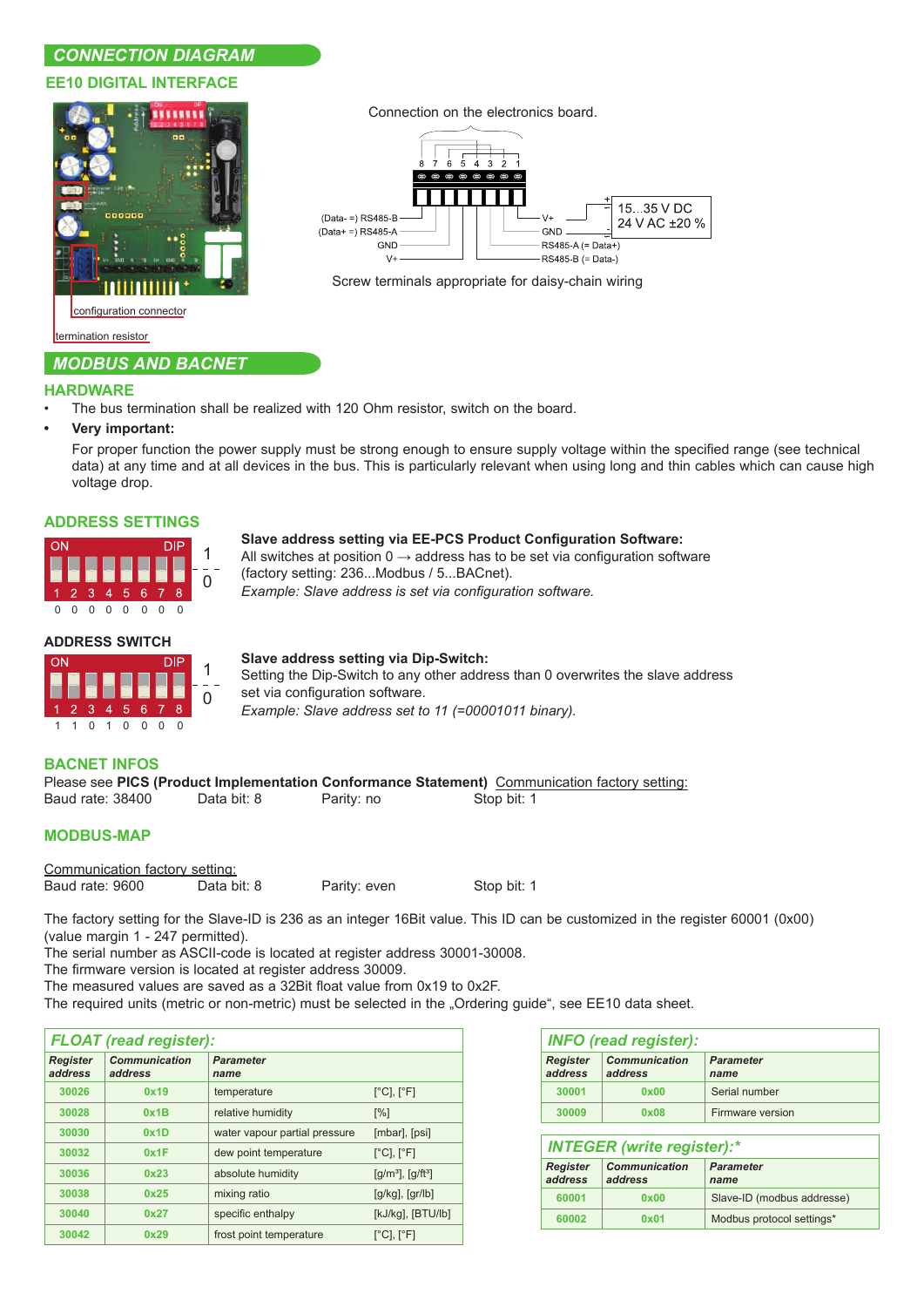

The EE10 transmitter is ready to use and does not require any configuration by the user. The factory setup of EE10 corresponds to the type number ordered. For ordering guide please see data sheet at www.epluse.com/ee10.

If need, the user can change the factory setup by using the optional Configuration Adapter Cable HA011066 and the E+E Product Configuration Software (EE-PCS).



*Configuration Adapter Cable HA011066*

The user can change the display settings and perform one or two point adjustment for RH and T.

The free E+E Product Configuration Software (EE-PCS) and can be downloaded from www.epluse.com/configurator.

## *tECHNiCAL DAtA*

## **measured values**

| <b>Relative Humidity</b>                                   |                                                                                                                                                    |
|------------------------------------------------------------|----------------------------------------------------------------------------------------------------------------------------------------------------|
| Working range                                              | $095$ % RH                                                                                                                                         |
| Accuracy <sup>1)</sup> at 20 °C (68 °F) and $U_v$ =24 V DC |                                                                                                                                                    |
| Analogue (0-10 V, 4-20 mA)                                 | ±2 % RH (4060 % RH)<br>±3 % RH (1090 % RH)                                                                                                         |
| Digital (RS485)                                            | ±3 % RH (3070 % RH) +5 % RH (1090 % RH)                                                                                                            |
|                                                            | Traceable to intern. standards, administrated by NIST, PTB, BEV                                                                                    |
| Temperature dependence                                     | typical 0.06 % RH /°C (0.03 % RH / °F)<br><u> 1989 - Jan Barbarat, politik politik (</u>                                                           |
| <b>Temperature</b>                                         |                                                                                                                                                    |
| Accuracy <sup>1)</sup> at 20 °C (68 °F) and $U_y=24$ V DC  | output A3: $\pm 0.25 \degree C$ ( $\pm 0.45 \degree F$ ) output A6: $\pm 0.4 \degree C$ ( $\pm 0.72 \degree F$ )<br>output: J3: ±0.3 °C (±0.54 °F) |
| <b>Output</b>                                              |                                                                                                                                                    |
| Analogue                                                   | $0-10$ V<br>$-1$ mA < $I_1$ < 1 mA                                                                                                                 |
| (RH: 0100 % RH / T: see ordering guide)                    | 4-20 mA (two wires) $R_i < (U_v-10)/0.02 < 500$ Ohm                                                                                                |
| <b>Digital Interface</b>                                   | RS485 with max. 32 devices on one bus                                                                                                              |
| Protocol                                                   | Modbus RTU or BACnet MS/TP                                                                                                                         |
| <b>Temperature passive</b>                                 | please see ordering guide                                                                                                                          |
| <b>General</b>                                             |                                                                                                                                                    |
| Voltage supply $(U_v)$                                     |                                                                                                                                                    |
| $0 - 10 V$                                                 | 15 - 40 V DC or 24 V AC ±20%                                                                                                                       |
| $4 - 20$ mA                                                | $10 + 0.02 \times R$ , < U <sub>v</sub> < 28 V DC (R, < 500 Ohm)                                                                                   |
| <b>RS485</b>                                               | 15 - 35 V DC or 24 V AC ± 20%                                                                                                                      |
| Current consumption                                        |                                                                                                                                                    |
| Analogue (0-10 V, 4-20 mA)                                 | for DC supply: typ. 4 mA / for AC supply: typ. 15 mA <sub>eff</sub>                                                                                |
| Digital (RS485)                                            | for DC supply: typ. 9 mA / for AC supply: typ. 20 mA <sub>er-</sub>                                                                                |
| Electrical connection                                      | screw terminals max. 1.5 mm <sup>2</sup> (AWG 16)                                                                                                  |
| Housing (polycarbonate)                                    | US Version: UL94V-0 approved / EU Version: UL94HB approved                                                                                         |
| Protection class                                           | IP30                                                                                                                                               |
| Display                                                    | Humidity / Temperature alternating<br>for EE10-M1                                                                                                  |
|                                                            | for EE10-M6<br>Humidity                                                                                                                            |
|                                                            | EN61326-1                                                                                                                                          |
|                                                            |                                                                                                                                                    |
| CE compatibility according                                 |                                                                                                                                                    |
| Temperature working range                                  | EN61326-2-3<br>$-555$ °C (23131 °F)                                                                                                                |

1) The accuracy statement includes the uncertainty of the factory calibration with an enhancement factor k=2 (2-times standard deviation). The accuracy was calculated in<br>accordance with EA-4/02 and with regard to GUM (Guid